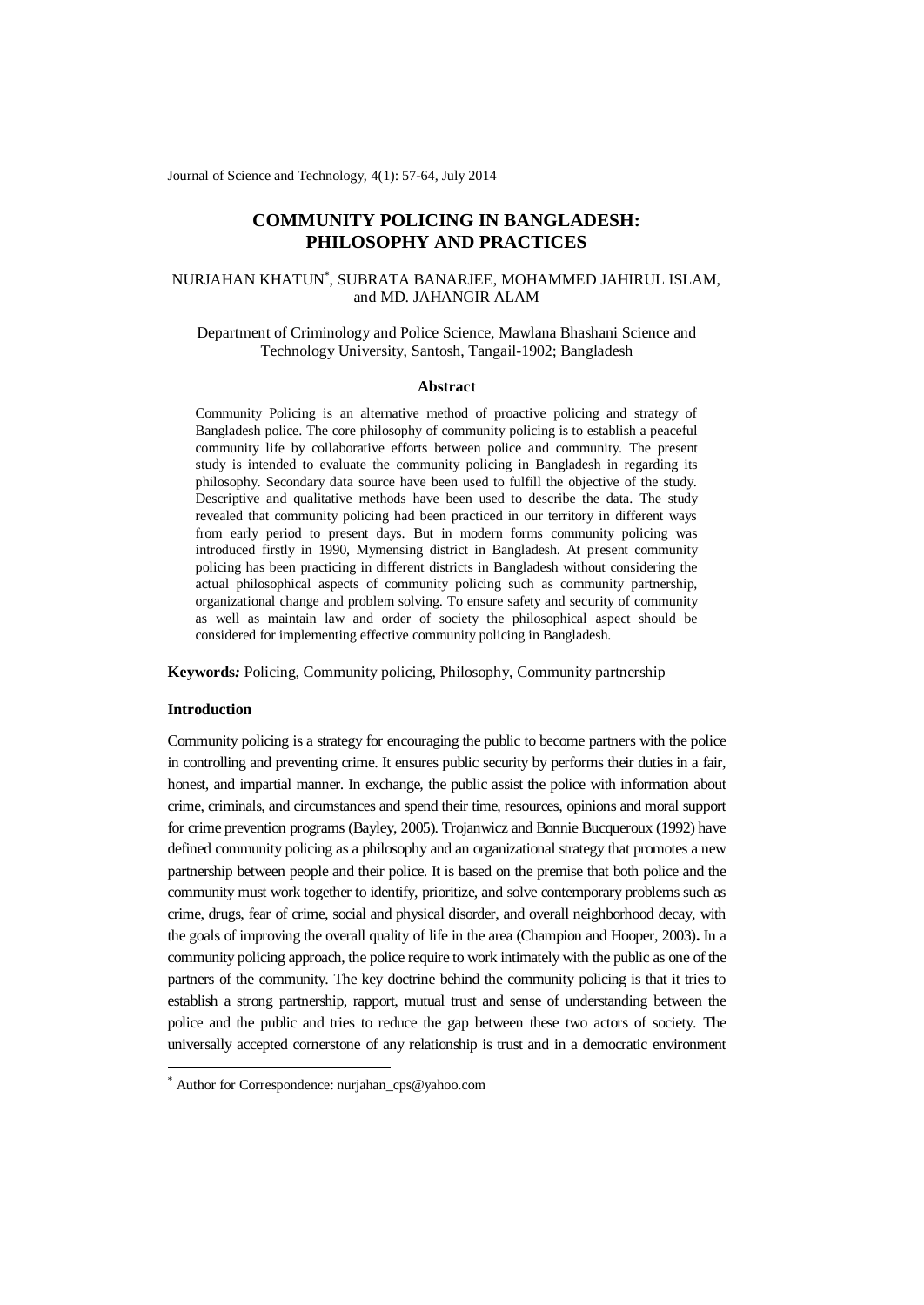trust is vital to keep equilibrium between a citizen and its government. Ultimately, mutual police community relationship acts as an important indicator to carry this trust from both sides. In this sense, the practice of effective community policing can play a significant role in reaching at the root level of society and gaining the faith of general public. These interactions collectively shape the public's perception towards police efficiency and police's good will for working in society.

Historically, the idea of community policing was originated in 1829 from Sir Robert Peel's principle of modern policing "the police are the people and the people are the police". Peel believed that prevention of crime could be accomplished without interfering into the lives of citizens and his idea of crime prevention helped to establish the modern concept of community policing. Both community policing and problem oriented policing were originated in the late 1970s and early 1980s as a result of a series of crisis in policing. First, the police community relations problems of the 1960s had created a crisis of legitimacy as local police departments were isolated and alienated from important segments of the community. Secondly, experiments found that there were limits to the ability of traditional police patrol to deter crime. Thirdly, it was discovered that only a small part of police work was related to criminal law enforcement and that most police work involves order maintenance and service activities (Walker and Katz, 2002). Finally, experts began to recognize the importance of citizens as coproducers of police service. The idea of community policing came into practice in Britain after the Scarman Report on Brixton disorder in 1984. He introduced the idea of policing by consent. Later in USA and UK the term and practice of community policing evolved. Initially it was treated as problem solving policing. Since 2004, the policing in Britain have been totally taken its shift to community policing. It is proved to be a holistic method of policing where police and the community worked together for the benefit of the community (Gaffigan, 1994). The philosophy of the community policing believes that through the sociological process of evolution, the civilization will reach to its maturity and at that stage, policing and community will meet to a mutual, symbiotic partnership. The Japanese community police force in police stations is mainly composed of officers posted at police boxes (known as Koban) or residential police boxes (known as Chuzaisho), and those assigned to radio patrol cars. Some community police officers in a police station are assigned to police guard posts, check posts and police station-based patrol units. In addition, each prefectural police headquarters has a railway police unit, a communications command center, police vessels, and police aircraft. The main characteristics of the community police are: (i) to become part of the local community and engage in activities that are closely related to the daily life and the safety of residents, (ii) to let community residents know about the presence of police officers and carry out neighborhood watch and prevention activities such as patrols, (iii) to be the first to respond to any emergencies. For most community residents, community police officers are both tough crime fighters and friendly protectors. They call them "omawari -san" (Dear patrol officer) with a degree of respect and affection. The term conveys the image of someone who is gentle but strong, like a big brother or uncle.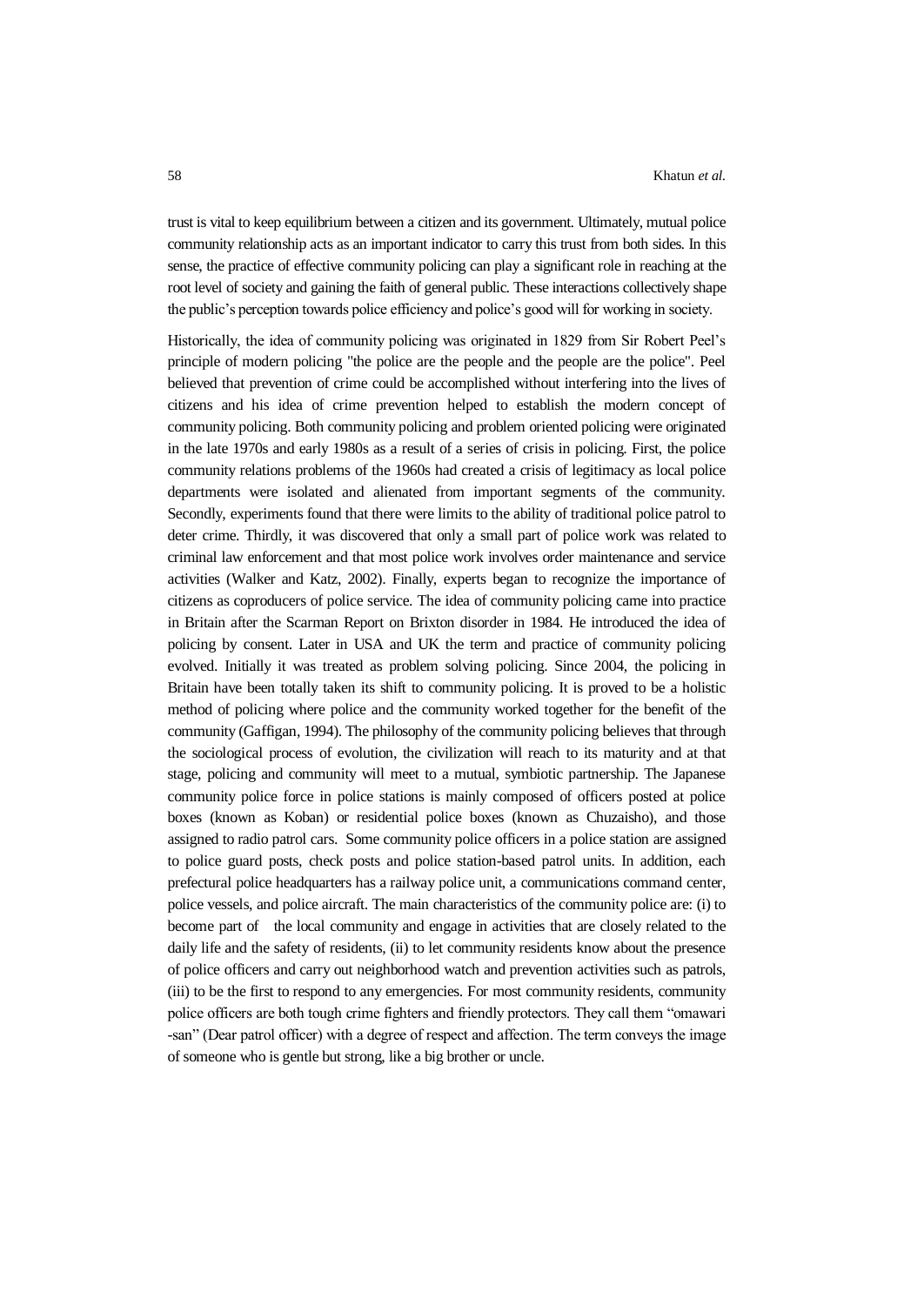The study here focuses mainly the philosophical aspect of community policing and tries to measure how much portion of the philosophy is being practiced in Bangladesh in reality. Besides, the study attempts to make an evaluation and find out the obstacles of community policing in Bangladesh.

# **Methodology**

As the study is qualitative in nature, secondary sources like related books, articles, newspaper columns, laws have been reviewed to explain the main philosophy of community policing and make an evaluation of community policing in Bangladesh. The findings of the study have been analyzed through descriptive methods.

### **Philosophy of Community Policing**

### *The philosophical roots of community policing: Broken Window Hypothesis*

The philosophy of community policing first originated from the Broken Window Hypothesis of Wilson and Kelling in 1982. According to broken windows hypothesis, police should focus resources on disorder problems specially that creates fear of crime and lead to neighborhood decay. The image of broken windows symbolizes the relationship between disorder, neighborhood decay, and crime (Willson and kelling, 1982). Besides, if necessary steps aren't taken to prevent crime in the root level of the society, the rate of crime will increase gradually. So to prevent crime and disorder, it is necessary to take action before occurring crime and when it is in preliminarily stage. The philosophy of community policing also fits with this proposition as the main objective of community policing is to prevent crime from the root corner of the society from initial stage by building partnership and friendly relationship with the members of society while traditional policing largely focuses on crime after it has been occurred. The most important difference is that community policing represents a major change in the role of police. While the police have traditionally defined their primary mission in terms of crime control, community policing seeks to broaden the police role to include such issues as fear of crime, order maintenance, conflict resolution, neighborhood decay, and social and physical disorder as basic functions of the police (Walker and Katz, 2002). Philosophically community policing focuses on three most commonly discussed components: community partnership, organizational behavior and problem solving.

#### *Community Partnership*

The philosophical aspect of community policing focuses in establishing mutual trust between police and community and in this point community partnership acts as a major component.In community policing, the police become an integral part of the community culture, and the community assists in defining future priorities and in allocating resources. To develop community partnership, police must develop positive relationships with the community, must involve the community in the quest for better crime control and prevention, and must pool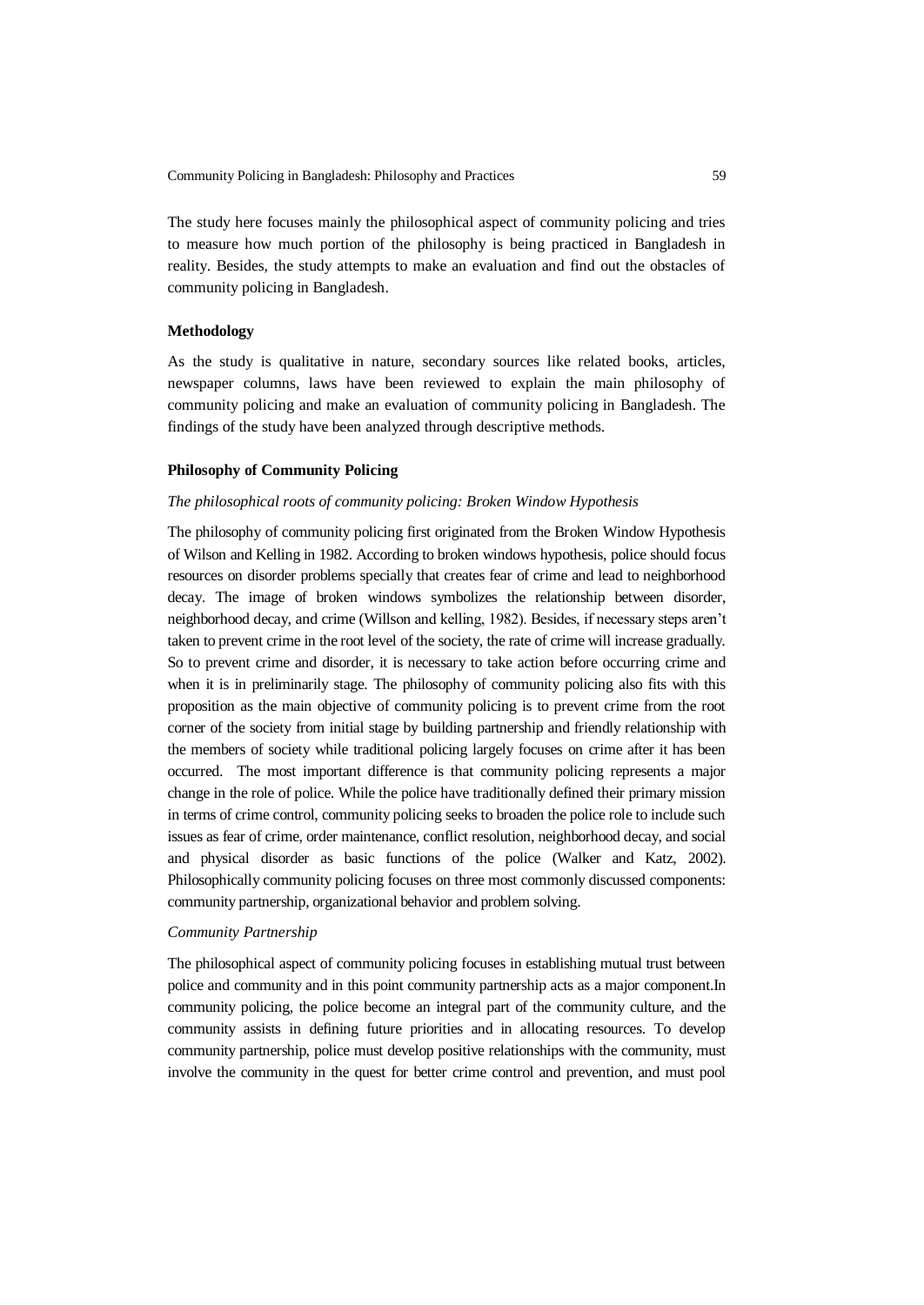their resources with those of the community to address the most urgent concerns of community members. Community partnership means adopting a policing technique that exceeds the standard law enforcement emphasis. This broadened outlook recognizes the value of activities that contribute to the orderliness and well-being of a neighborhood. These activities could include: helping accident or crime victims, providing emergency medical services, helping resolve domestic and neighborhood conflicts (e.g., family violence, landlordtenant disputes, racial harassment), working with residents and local businesses to improve neighborhood conditions, controlling automobile and pedestrian traffic, providing emergency social services and referrals to those at risk (e.g., adolescent runaways, the homeless, the intoxicated, and the mentally ill), protecting the exercise of constitutional rights (e.g., guaranteeing a person's right to speak, protecting lawful assemblies from disruption), and providing a model of citizenship (helpfulness, respect for others, honesty, and fairness (Gaffigan, 1994).

Bayley, in his seminal book "The Police for the Future" maintains that two elements are needed to successfully implement partnership between the police and the public: consultation and mobilization. Through consultation the situation of crime control and prevention of crime can better be improved if community and police consult each other on different issues, identify the problems and solve accordingly (Bayley, 1994). In case of Mobilization, despite having limitation of police in preventing crime and disorder, community policing has mobilized the community for support. Forms of mobilization can be programs like neighborhood watch, operation id, and crime stoppers. Mobilization also includes collaboration of different agencies with police in preventing crime and disorder (Walker and Katz, 2002).

#### *Organizational Change*

Community policing demand organizational change for two reasons: to stimulate and encourage officers to perform community policing functions and makes organization more flexible to develop community partnership and problem solving. To successfully implement community policing structure, culture and management aspect of organizational changes are needed. Structurally community policing organization is decentralized. Culturally it focused organizational reforms such as training, promotional standard, evaluation standard etc. In managing perspective, it is told that community policing organizations are characterized by having more managers and fewer supervisors. (Trojanowicz and Bucqueroux, 1992)

### *Problem Solving*

Problem solving is the processes through which the specific concerns of communities are identified and through which the most appropriate remedies to abate these problems are found. Problem solving is a broad term that implies more than simply the elimination and prevention of crimes. Problem solving is based on the assumption that "crime and disorder can be reduced in small geographic areas by carefully studying the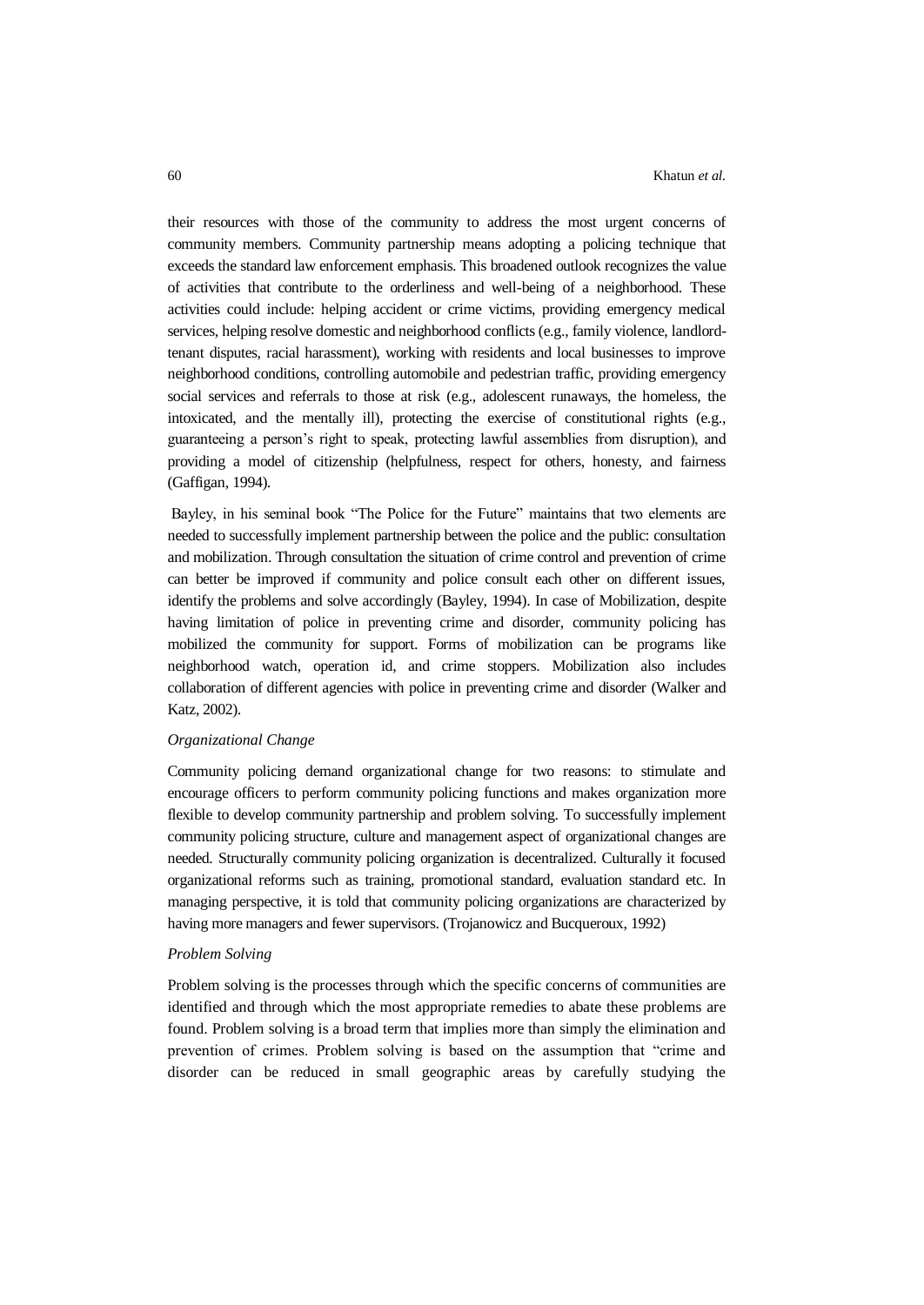characteristics of problems in the area, and then applying the appropriate resources." and on the assumption that "Individuals make choices based on the opportunities presented by the immediate physical and the police and the community must be collaborators in the quest to encourage and preserve peace and prosperity (Gaffigan, 1994).

### *Community Policing in Bangladesh*

Community policing, a relatively new concept in Bangladesh, is being explored by not only the police, but also NGOs and community based organizations, as a way to bring the community and the police together in resolving problems at the community level. Before the origin of formal community policing in Bangladesh, police would work in community level to ensure safety of villagers and their property at night known as *Chowkider and Dafader*. Formally, community policing system was first introduced in Mymensingh district of Bangladesh. This innovative approach was initiated by senior police officials posted at Mymensingh District Police Headquarters in the early 1990's in response to the poor law and order situation of the area. In 1992 a, community-based policing in a form of Town Defense party (TDP) activities commenced and still continue today as a model of proactive policing. The strategy is based on the principle of the police and the community finding solutions together not only in response to current problems, but also as a preemptive measure. The initiative is fully owned by the police and the community, decisions are taken jointly and funds are locally raised to support the activities (UNDP, 2009).

Regarding the structure of community policing, there is an advisory council at district level. It consists of District Police Superintendent, additional District Police Superintendent and Assistant District Police Superintendents. This council can co-opt important and interested persons in the committee. This council sits at least once a month to review law and order situation of the district and to take necessary steps. The thana (local government administrative unit) consists of one convener, one treasurer and six members. The union or ward unit consists of one convener, one treasurer and six members. This unit provides decision/instruction after reviewing law and order situation at thana level. This unit also decides requirement of patrol police and how patrol police perform their functions. At the very grassroots neighborhood level, a patrol team of 12 persons consisting of members from ansar, village police, village defence party, village security guards is formed. This number may be more or less depending on requirement. This team basically patrols in neighborhood and provide information to police to stop illegal activities. To maintain law and order, a police sub-inspector under supervision of the officer-in-charge of the station, usually forms relevant committees, maintains records and involves community patrol units (Hasan, 2005).

### *Evaluation*

Although, it is a positive initiative by Bangladesh Police that they could start community policing since long ago during the year 1990 and now community policing is being practiced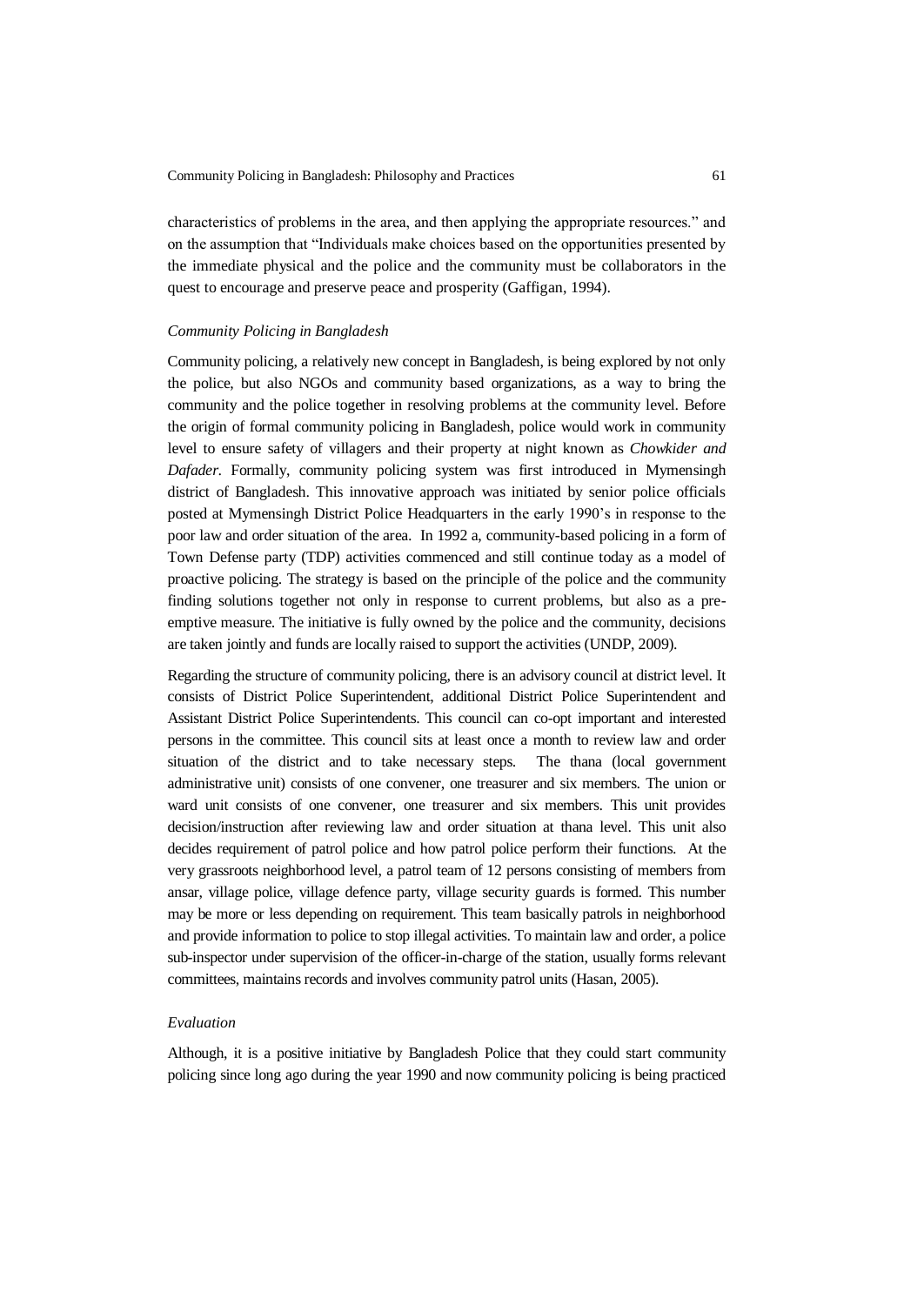almost all districts of the country but the question remains how much extent of the actual philosophy of community policing has been practiced since its origin in Bangladesh. We have already found different efforts of Bangladesh Government and different international organizations for building capacity of community policing and modernize it and it has been successful in many extents. It has already increased the number of personnel, increased its activities in village level, introduced some programs like open house days, seminars, rally on different public occasions, short training, baseline survey on police community relations. Despite all of this it has been facing noticeable shortcomings in philosophical point of view of community policing and wide range of public acceptance.

One of the main philosophies of community policing is community partnership. According to the philosophy police will work proactively in order to find the root causes of crime and disorder and solve them by consultation with community members. But still this philosophy is not practiced in Bangladesh in large extent. There is a marginal gap of partnership and communication between police and public in question of problem solving, strategy setting and improving relation. In addition, local partnership like involvement of different community organization such as local youth groups, women's groups, civil society and other interest groups are rarely involved in community policing. Although some programs like open house day have been introduced to increase more police public relationship, still very few members see it as being a joint problem solving initiative. It has become apparent that local police believe that a community police partnership is associated with activities intended to address particular problems and is primarily concerned with acquiring resources to solve those problems. For some police officers, the introduction of community policing simply meant that the community should help them in combating crime. The Government, strategy builders and key stakeholders should focus more on this issue. The relation can be improved by regular consultation and meeting between police and community, organizing different seminars, cultural programs, dramas etc.

Secondly, community policing demands organizational change. But it is a matter of disappointment that still practice of community policing has been ongoing without any major organizational set up in Bangladesh. Simply by means of community policing we understand community policing is a philosophy of policing that opens up the police agenda locally to the influence of grass root communities expectations and priorities. It is mainly a philosophy not a strategy (Wisler and Onuwudiwe, 2009). The main challenge for the successful implementation of community policing in Bangladesh is the weak implementation capacity within the organizations, structural weaknesses with respect to multi-sectoral involvement, coordination, policy monitoring, evaluation and scarce internal resources (UNDP, 2009). Firstly to improve the organizational set up of Bangladesh police, overall police department's policy and strategy should be changed. Only change in local level will not give any permanent solution. In top priority basis, Police Act 1861 needs to be amended as it was principally aimed to administer a static, immobile and backward rural society living in villages and small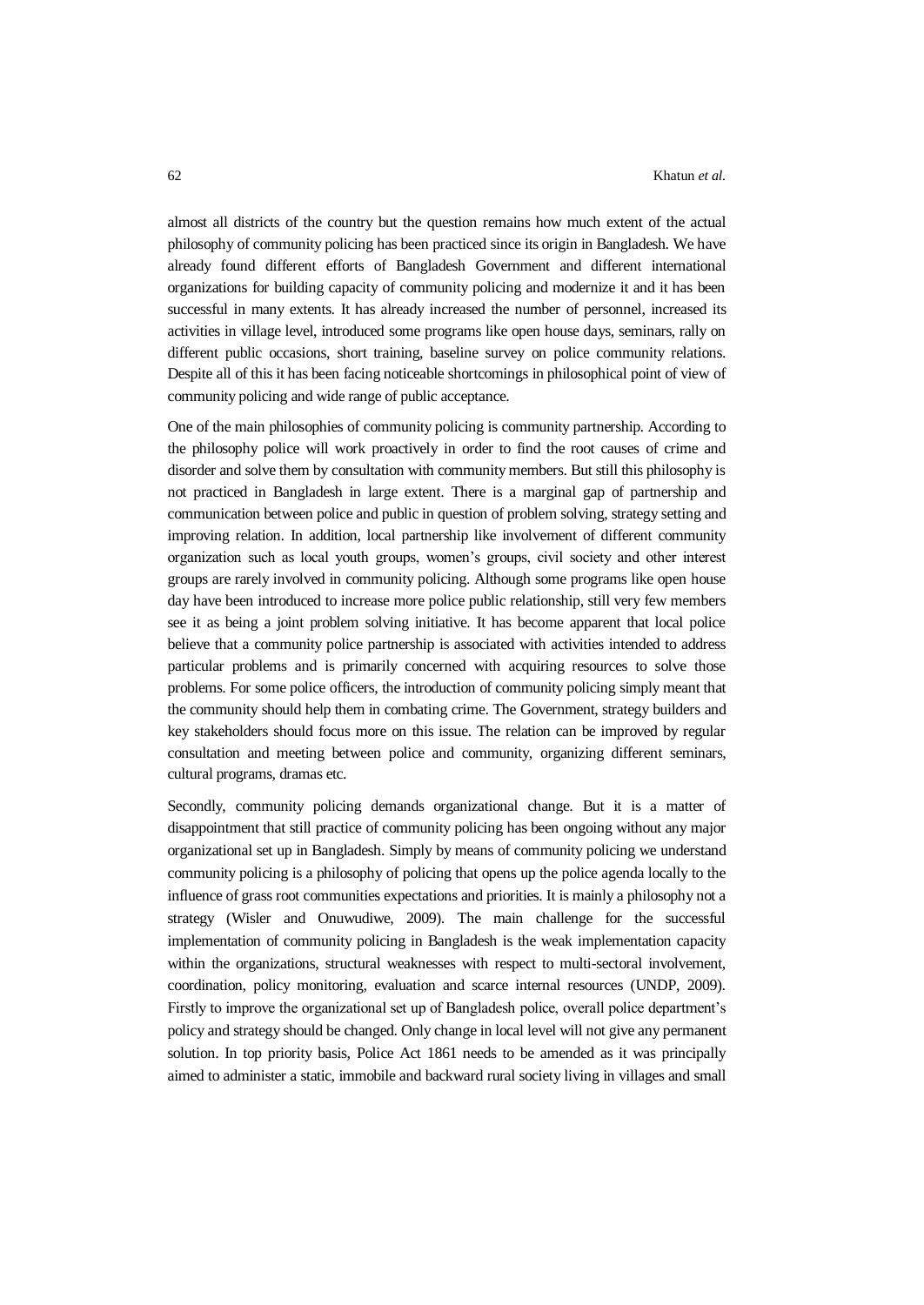towns. In addition to being under the senior police hierarchy, the police superintendent of a district was simultaneously subjected to the lateral control of the district magistrate. The act also principally aims at the preservation of status quo; and it lays major emphasis on maintenance of order and avoidance of breach of peace. It over emphasizes the constabulary functions of the police as against the professional aspect of crime (Huda, 2009). Bangladesh police, with their present law, rules and regulations is an immensely bureaucratic organization. So, inserting decentralized philosophy of community policing is nearly impossible. To make a room for community participation, Bangladesh Police must change their existing police act. Without changing the existing centralized police structure, community policing can never be practiced. In case of Pakistan, they have already made a new act "Police Order 2002" to restrict the power of superintendence stated in Police Act 1861 to ensure that the police perform its duties efficiently and strictly in accordance to law. The Police Order 2002 seeks to replace the ruler driven police with a community based police through the institutional mechanism of Public Safety Commissions at national, provincial and districts level (Huda, 2009). It must be understood that the program of community policing is not a program of only the police department. It is rather, a program of the whole community. So, the community mobilization is one of the major tasks for the community policing advocates. But the fact is that at present the Bangladeshi approach of community policing is exclusively a police activity. Neither the Government nor the non government forces except the police are engaged in community policing (Raja, 2008). Besides, special fund is needed to materialize the community policing philosophy as still enough funds is not allocated for the development of community policing. Further, Bangladesh Police have an acute shortage of human resources. They can hardly perform their routine works with these resources. The community policing program demands extra manpower. So, fresh recruitment of officers, for the implementation community policing program, is needed. The police officers also needs a effective training on community policing in all levels as there is little training on community policing at present. The power of field level community police also needs to be increased. If the power of field level officers are not increased and if they are not provided enough power of taking free decision the philosophy of community policing is curbed. In Bangladesh, the practice of community policing is still in primary stage. There is no national guideline for implementation of community policing in field level and there is no legal obligation in law for implementing community policing. Only in section 42-45 of CrPC it is told that people can assist police and magistrate in certain cases. As per regulation 32 of PRB, UP chairmen and members being public representatives can seek help from people in policing activities. (Razzak, 2010). Moreover, sometimes political leaders and members like local leaders, UP Chairman, UP members, try to interfere in works of community police and try to pressurize them in their work. This kind of practice must be stopped. Local police officers are not yet familiar with the concept of community policing and do not have clear understanding of recent policies changes that have been implemented within Bangladesh Police.